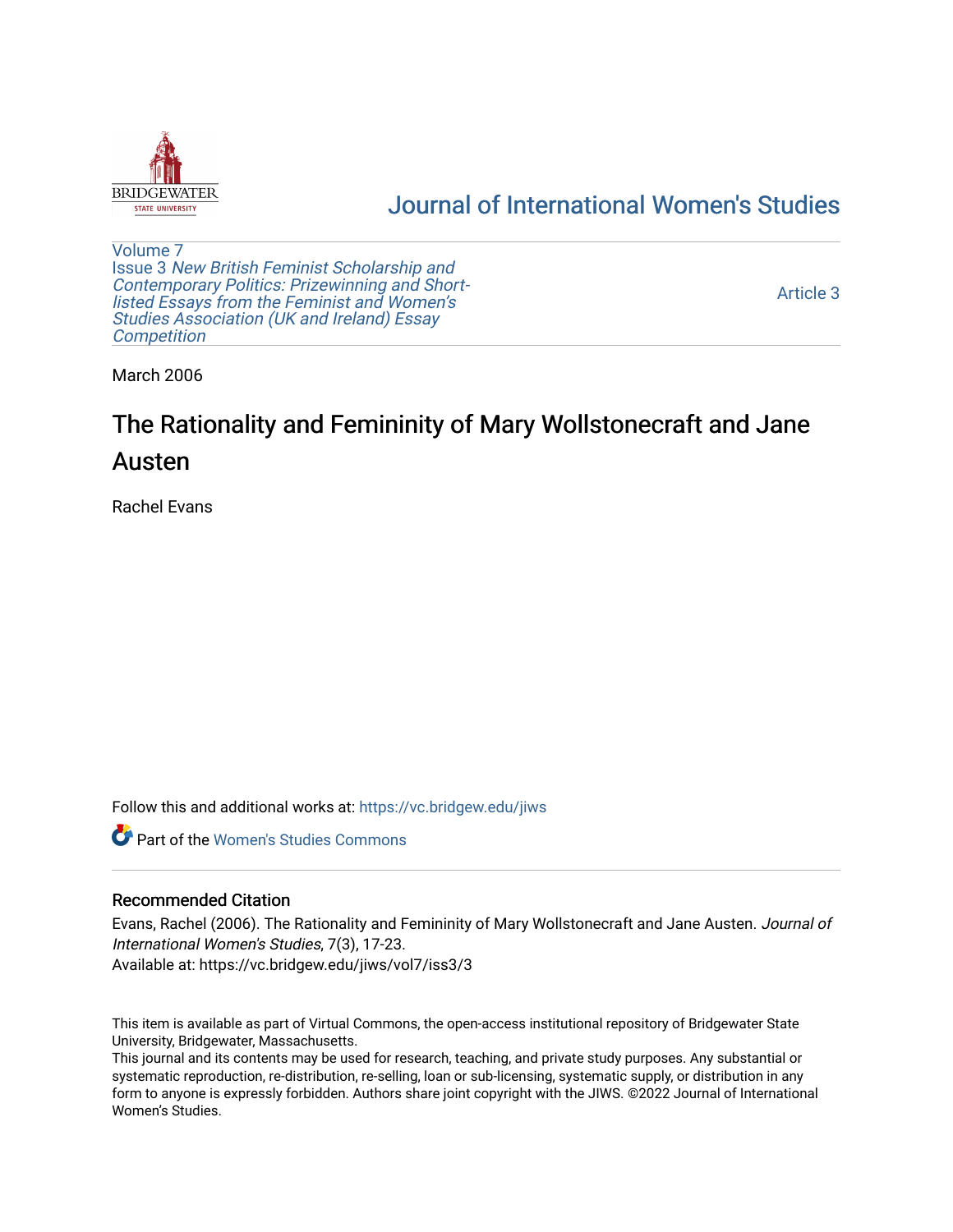# **The Rationality and Femininity of Mary Wollstonecraft and Jane Austen.**

# By Rachel Evans<sup>1</sup>

#### **Abstract**

 This essay addresses the issues of self-representation in women's writing of the early nineteenth-century British literary culture. I explore the subordination of women by a construction of femininity which did not allow them to be rational thinking subjects. Through the work of Mary Wollstonecraft I demonstrate how she provided a space for the rights of women to be discussed in *A Vindication of the Rights of Woman* and the impact this had on a patriarchal society. Jane Austen's *Mansfield Park* serves as a fictional articulation of this, which illustrates the way in which women writers were disguising their political intent through fiction. I discuss the gender politics controlled by patriarchy which exclude women because of their lack of education. As pioneers of early proto feminist thought I argue that Wollstonecraft and Austen subvert the boundaries between constructions of masculinity and femininity. 'Masculine' and 'feminine Romanticism' are the terms coined by Anne Mellor which differentiate between the ideological construction of gender and the biological sex of the author. I engage with the argument Mellor provides for a gendered Romanticism which clearly defines the difference gender makes when looking at women's writing in the early nineteenth century. I discuss how the call for gender equality by Wollostonecraft and Austen is complicated by the specificities of the society they live in. Furthermore, I look at how women represented themselves through writing at this time in order to be emancipated from constructions of femininity and to position themselves as rational thinking beings.

## *Keywords*: Rationality, Femininity and Romanticism

Anne Mellor posits that Romanticism as a literary movement was defined and constructed by a masculine discourse and ideology, a 'masculine Romanticism' (1993: 33). The gendering of Romanticism therefore articulates the cultural understanding of the literary movement being based on the writings and thought of six male poets-Wordsworth, Coleridge, Blake, Byron, Shelley and Keats. Mellor's masculine Romanticism is the traditional understanding of the literary movement. She suggests that 'feminine Romanticism' then occurs to recover 'the erased and neglected voices of […] women writers' (1993: 3) within this movement. The use of these terms aims to define clearly the difference gender makes when looking at women's writing within early nineteenth-century literary culture. However, using such a binary structure risks merging sex and gender into the same thing, therefore it is necessary to understand masculine and feminine Romanticism as the ideological construction of gender and not the biological sex of the author. Although problematic, it is necessary to examine women's writing in

1

<span id="page-1-0"></span><sup>&</sup>lt;sup>1</sup> Rachel Evans wrote this piece for a nineteenth-century literature module during the second year of her English and French BA at Exeter University. She is currently in her fourth and final year of this degree following a year abroad studying in Brussels. She has recently received a conditional offer for postgraduate study at the Gender Institute of LSE and hopes to continue her interest in gender and women's studies within the field of International Development.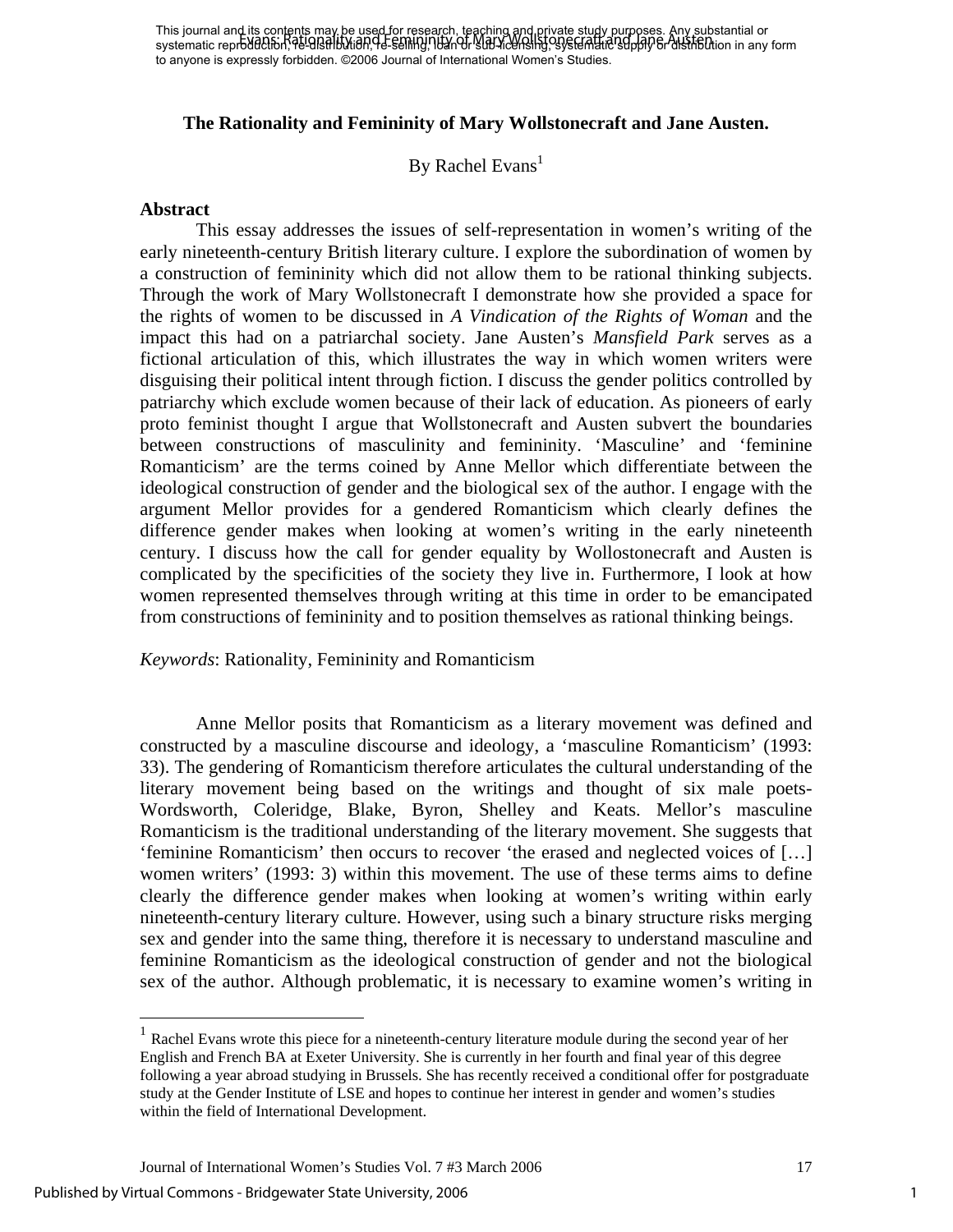such a gender-biased construction to refocus our attention onto the specificities of nineteenth-century patriarchal society. I will here argue that women's writing percolated the boundaries of masculine Romanticism to establish a space for women to exist in the public sphere of early nineteenth-century British culture. Through an analysis of Jane Austen and Mary Wollstonecraft, I will explore the complexities of gender politics and suggest that their position within this literary movement is problematic because of their early proto feminist ideas.

Mary Wollstonecraft not only appropriated a space for the rights of women to be discussed in *A Vindication of the Rights of Woman* (1792) but she also gave a literary reaction to Thomas Paine's *Rights of Man* (1791). Through an analysis of her text I will assess the argument for the education of women which prevented them from entering into the public sphere of masculine Romanticism. The impact this had on female writers such as Austen is presented in *Mansfield Park* (1814) which articulates fictionally Wollstonecraft's concept of a rational woman in the figure of Fanny Price. Wollstonecraft and Austen both advocated women's rights on the grounds of sexual equality but this position is complicated by the specificities of their own early nineteenthcentury culture, which tied the acquisition of equal rights for women to the issue of marriage and becoming better wives for men. I will examine in *Mansfield Park* the way in which women were contained by the marriage market and kept in this subordinate position through their own propriety. Finally I will argue that Austen and Wollstonecraft were presenting ideas which became the foundation for an early form of feminism by subverting the boundaries between feminine and masculine Romanticism whilst still contained within the patriarchal structures of early nineteenth-century culture. I will assess the way in which women's writing in the early nineteenth century dealt with the complexities of being read as representing 'woman', relating to what Teresa De Lauretis deems 'the question scarcely broached as yet within feminist theory, of the politics of self-representation' (1984: 7).

The late eighteenth-century ideas impacting on nineteenth-century culture stretches the nineteenth-century literary period from 1780 until 1914 when the First World War drastically changed the structure of society. During this period 'woman' was regarded as a capturable essence of definable characteristics, which *A Vindication of the Rights of Woman* addressed as patriarchal gender politics. Wollstonecraft asserted the right of women to exist outside the ideological conception of 'woman' constructed by patriarchal society, propounding 'an equally revolutionary ideology […] grounded on a belief in the rational capacity and equality of woman' (Mellor 1993: 33). Furthermore, Wollstonecraft's writing appropriated a space for women to exist as rational thinking subjects rather than the objects of masculine discourse. She argued that true political freedom implied equality of the sexes and condemned the 'disorderly kind of education' (Wollstonecraft 1995: 26) women received which prevented them from entering into the rational discourse reserved for men. Wollstonecraft was criticised for conveying her ideas through a masculine discourse because it implied that feminine discourse was inadequate for such rationality. Anna Laetitia Barbauld's *The Rights of Woman* (*c*.1795) is an example of the aggressive reaction Wollstonecraft received because of this. However, the structure of Wollstonecraft's writing was a necessary subversion of the belief that the gendered discourse of literary Romanticism was tied to the sex of the author. She argued that women were unable to enter masculine Romanticism because they lacked the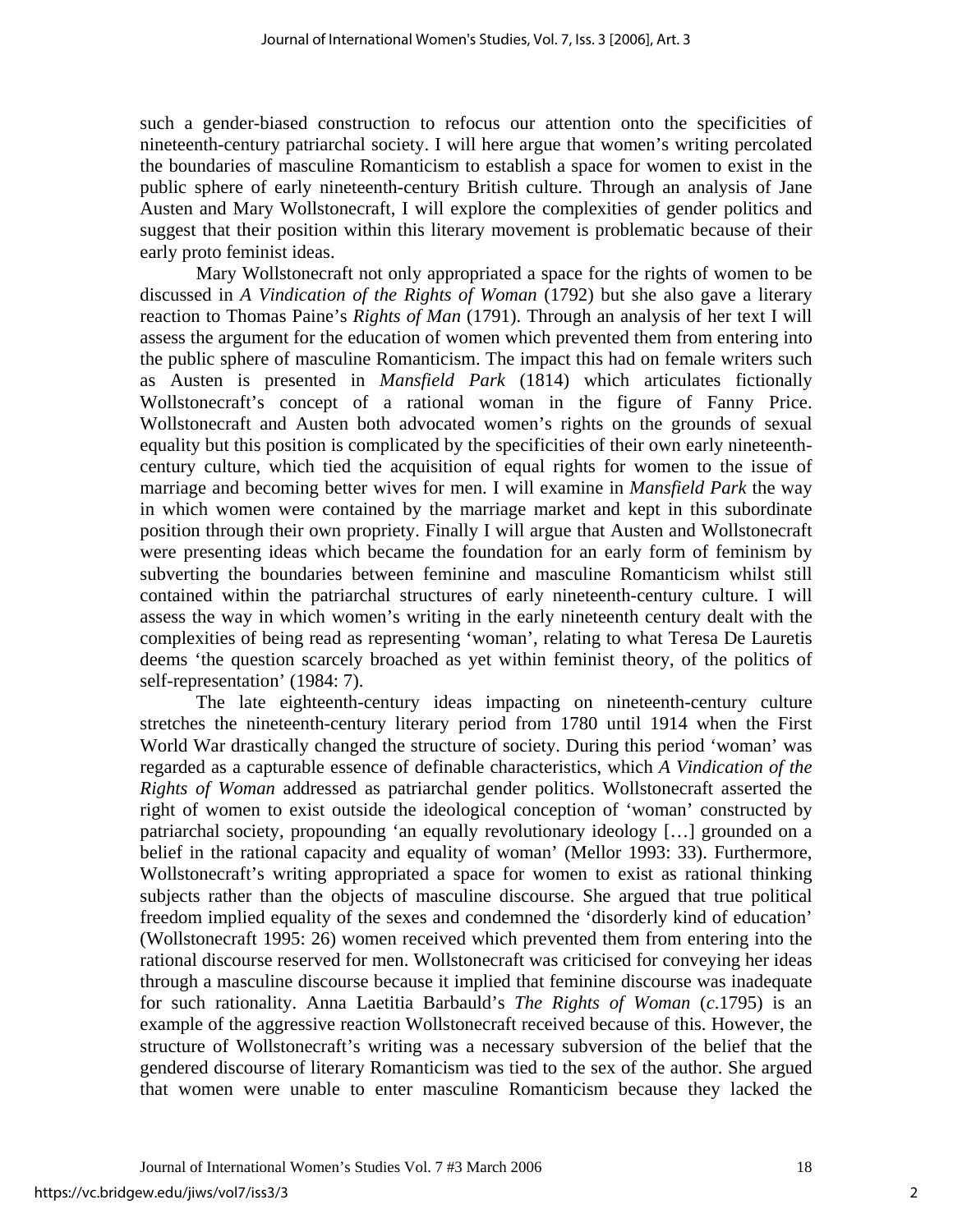education to do so, not because being biologically a woman made them incapable of it. Wollstonecraft enabled a space to exist in nineteenth-century literary culture which interrogated the way masculine Romanticism attributed rationality and reason exclusively to men. She exposed women's lack of education, as controlled by patriarchal society, to be responsible for this.

*A Vindication of the Rights of Woman* highlights how early nineteenth-century culture possessed a male and female way of writing, behaving and thinking which subordinated women. Wollstonecraft stressed that women who lack education will 'do today what they did yesterday, merely because they did it yesterday' (1995: 26) without questioning why. This is because early nineteenth-century society believed that 'in the education of women, the cultivation of understanding is always subordinate to the acquirement of some corporeal accomplishment' (Wollstonecraft 1995: 26.) Wollstonecraft 'recognised that the denial of education to women was tantamount to the denial of their […] participation in the natural and civil rights of mankind' (Mellor 1993: 33.) She confronted this through a rational discourse, writing from a female subject position which permeated the boundaries between masculine and feminine Romanticism and questioned the necessity of their existence. This literature did not represent a universal female view of life but did exactly what women were told they could not do; have a political voice in the public sphere of nineteenth-century patriarchy. However, her work would not be endorsed by patriarchal society because she used her position as a woman writer to call for the education of women in their advancement towards emancipation and equality. Wollstonecraft therefore threatened masculine Romanticism by including women in gender politics and refusing to support the notion of women's writing as a specifically feminine Romanticism. Her attempt to exist as a female subject in masculine Romanticism left Wollstonecraft vulnerable to the misinterpretation and debasement of her character in the public sphere of men. This illustrated the precarious position women held when trying to be heard in rational discourse in the early nineteenth century. Wollstonecraft did not aim to give 'a woman's view of life,' but used the structure of her writing to interrogate the foundations of nineteenth-century literature which constructed women in essentialist terms. She posited that lack of education in women explained their position in this ideological concept of a subordinate woman. Any 'natural sagacity' women may have possessed was soon turned 'into life and manners' (Wollstonecraft 1995: 26) in order to survive in patriarchal society. Women in the early nineteenth century were therefore only educated in matters of the body and emotion so that the 'dominant constructions of femininity were used to justify women's exclusion from political power and public space' (Bland 1995: 48.) This left them enslaved in their own ignorance, destined for the private sphere of house and home. Furthermore, it perpetuated a type of behaviour that was 'a weak substitute for simple principles' (Wollstonecraft 1995: 27) and kept them subordinate to men.

According to Mellor, the term feminine Romanticism articulates the space in which women could enter the public sphere through writing. The term itself is also indicative of the containment women suffered so that they could not participate in the rational discourse of masculine Romanticism preserved for men. Wollstonecraft may not have been able to observe this paradox in such terms but she asserted that the lack of education for women meant they did not have the means to engage in rational discourse and so it was continually propounded as exclusive to men. Pursuing this assertion, Jane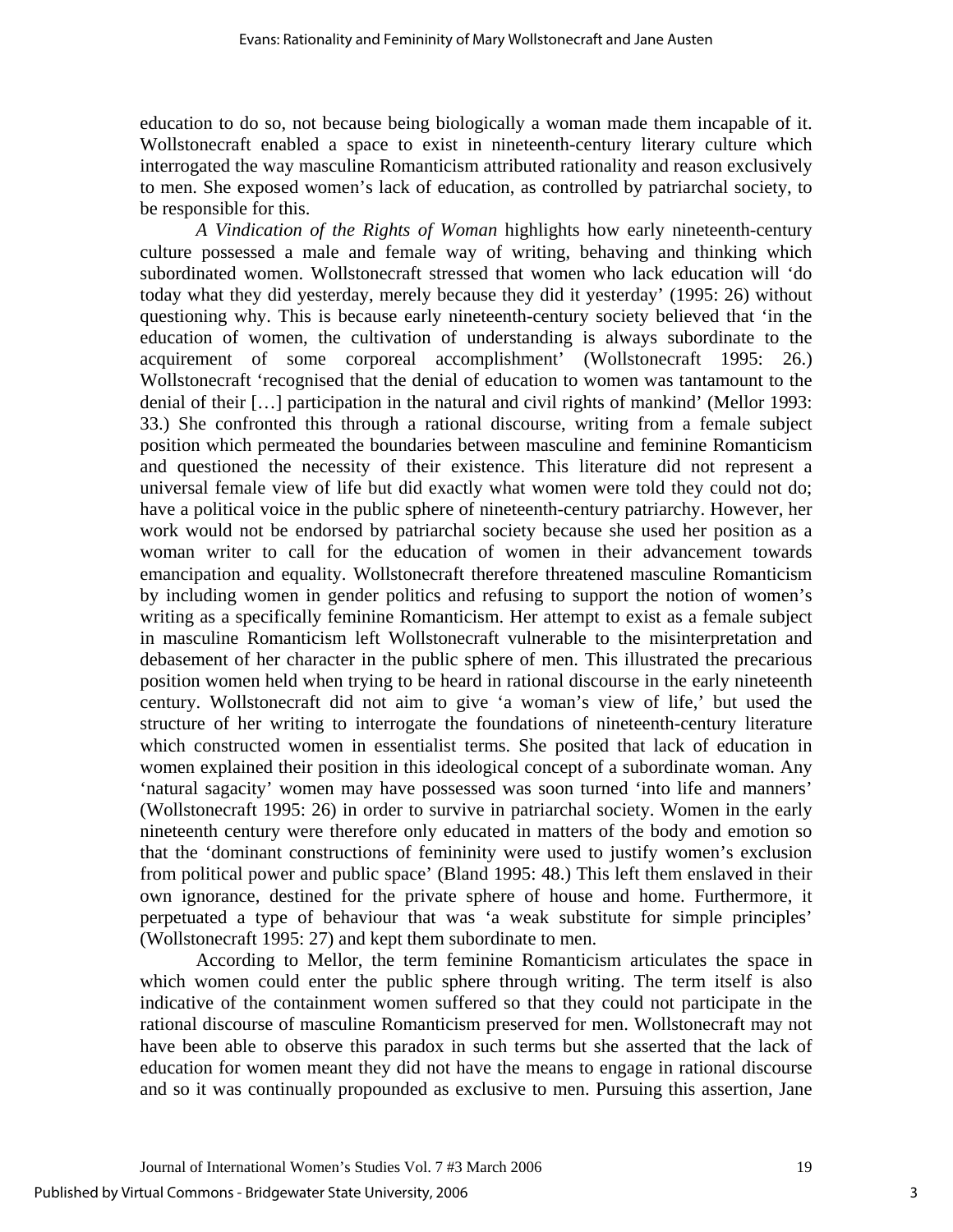Austen predicated the ideas for many of her novels on the education of women usually 'in which an intelligent but ignorant girl learns to perceive the world more fully' (Mellor 1993: 53.) *Mansfield Park* presents this in the character of Fanny Price as a young girl with a rational mind who is uneducated but has the capacity for an intelligent understanding of the world around her. Although Fanny appeared 'prodigiously stupid' (Austen 1994: 16) to her cousins because she lacked an education in behaviour and manner to match theirs, she compensates for this with an acute sense of observation. She 'looked on and listened, not unamused to observe the selfishness which […] seemed to govern them all' (Austen 1994: 134.) *Mansfield Park* offers to nineteenth-century writing the new element of a rational female mind. We are not simply being offered a woman's view of life through Fanny Price but a questioning of the structures which gender rational discourse as masculine and therefore exclusive to men. The other women depicted in *Mansfield Park* are those ideological constructions of women by masculine Romanticism who offer 'a woman's view of life.'

Mary Crawford in *Mansfield Park* could initially be read as the familiar Austen heroine. She even flirts with such radical ideas as marrying Edmund for love, although these are soon dispelled when she 'looked almost aghast under the new idea' (Austen 1994: 90) that he was to be a clergyman. Mary is rapidly revealed as 'all talk' and 'stands out as a fraud' (Neale 1985: 96) in her attempts to appear unaffected by affectations. She is as much driven to marriage by property as Maria Bertram, through whom Wollstonecraft's argument is expressed that a woman's survival in the early nineteenth century depended on her making a good marriage which provided money and property. Maria Bertram settled for a marriage to Mr Rushworth because it 'would give her the enjoyment of a larger income […] as well as ensure her the house in town' (Austen 1994: 37.) Both the Bertram sisters and Mary Crawford feel they must marry for property because it ensures their survival. Without education and the possibility of owning property themselves, they have nothing. Women therefore had to rely on the marriage market for survival, which was perpetuated through the propriety of women such as the Bertram sisters and Mary Crawford. These women became complicit in selling themselves for property by choosing to behave in a way which made them a desirable commodity for men to buy and sell on the marriage market. The parallel this has with slavery is drawn implicitly in *Mansfield Park* with reference to Sir Thomas' plantation in Antigua. The two ideas are juxtaposed when Edmund explains to Fanny how pleased Sir Thomas is with the development of her character, alluding to her making a good wife. Fanny appears to change the subject in her question 'did you not hear me ask him about the slave trade?' (Austen 1994: 199.) The complicit relationship between women and marriage as a form of slavery maintains their subordination. Patriarchal society is reinforced with the way their own 'propriety would keep everyone in [their] right place and ensure that everything would be done as it ought to be' (Neale 1985: 95.)

Maria Bertram's perversion of propriety through her affair with Henry Crawford highlights the precarious position women were in regarding property and marriage. According to Neale, the patriarchal structure of early nineteenth-century society ruled that 'women can only be what property makes them' (1985: 98.) Therefore their survival relied on the adherence to a certain kind of propriety which flattered men and gained women property through marriage, but in turn kept them subordinate and uneducated. Maria's affair with Henry Crawford was improprietous and so it left her 'in banishment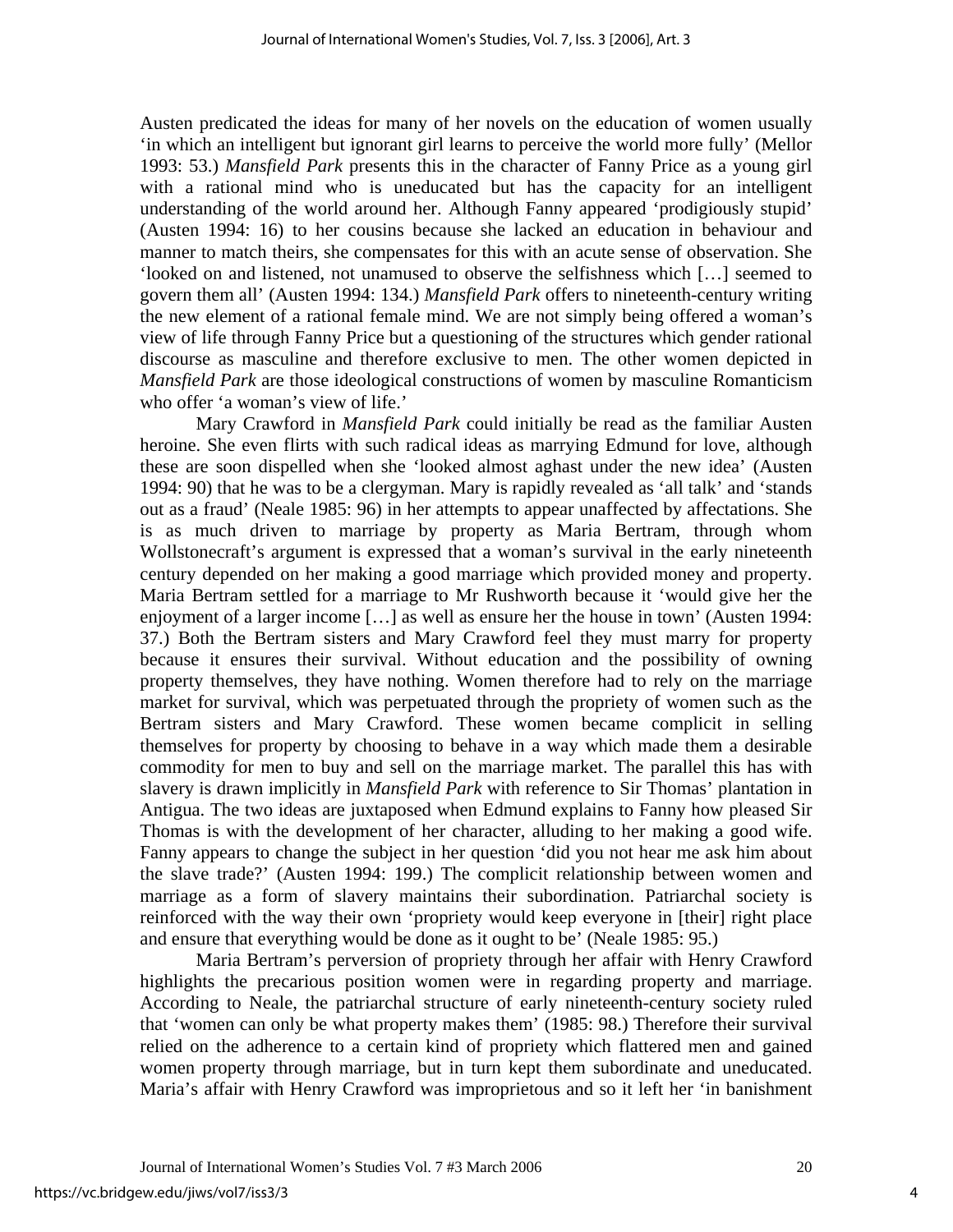from both the husband she abandoned and her family home' (Mellor 1993: 58.) The threat of being left with nothing was ever present for women in the early nineteenth century, which manifested itself in a type of behaviour that made them slaves to men to ensure that they would never be abandoned. *Mansfield Park* depicts the negative effects of the indoctrination of such behaviour in women through Lady Bertram and Aunt Norris as the creation of inconsistent mothers and indolent wives. This critique of the masterslave relationship between men and women shows how Austen engages with Wollstonecraft's argument that there is a master-slave relationship implicit in gender politics. Fanny is shocked into silence by the first and only piece of advice given to her by Lady Bertram on Crawford's proposal, 'that it is every young woman's duty to accept such an unexceptionable offer as this' (Austen 1994: 336.) Fanny's refusal of Henry Crawford is regarded as another perversion of propriety but unlike Maria, 'hers is an exercise of will' (Austen 1994: 321) in which she 'refuses to sell herself to landed property' (Neale 1985: 102.) Fanny's reaction to Crawford's proposal is reprimanded by Sir Thomas as 'wilful and perverse' (Austen 1994: 321) and yet by being 'firm as a rock in her own principles' (Austen 1994: 335) Fanny rebels against propriety and the marriage market. Although she is contained within the boundaries of her social status, gender and lack of education she has her rational mind and strong principles to prevent her from becoming ensnared in the marriage market. Fanny does not sell out to propriety to survive but demonstrates that 'the survival of women inside and out of marriage depends upon rational resolution' (Mellor 1993: 58), highlighting the 'impropriety of propriety' (Neale 1985: 102.) Finally Sir Thomas realises the mistake he made with a 'most direful plan of education' (Austen 1994: 468) for his children. Although lacking education, Fanny brings her rational mind and strong principles to the Bertram family. Her qualities are only recognised by Sir Thomas at the end of the novel, when in despair of 'ambitious and mercenary connexions, [he prized] more and more the sterling good of principle and temper' (Austen 1994: 477.) He comes to recognise that 'Fanny was indeed the daughter he wanted' (Austen 1994: 477) and the only deserving wife of Edmund. Austen fictionally expresses the ideas of Wollstonecraft to engage in 'a subtler form of gender politics' (Mellor 1993: 61) which implicitly interrogate the precarious position of women in early nineteenth-century culture. By reflecting on the folly and vice of women in *Mansfield Park*, Austen brings to early nineteenth-century literature the cautious mind of Fanny Price as an endorsement of rationality and reason in women to subvert patriarchal society.

Fanny Price develops into a desirable young woman who unwittingly permeates the boundaries of masculine Romanticism through her rational mind and strong principles. Ironically, it is Fanny's decisive rejection of the marriage market which makes her a desirable candidate for it and for Edmund. Elizabeth Fay argues that 'the Austen heroine must be actively in command of the set of limitations she is given' (1998: 35), which is why Fanny's rebellion in refusing to take part in the play and refusing Henry Crawford's proposal seem to be relatively small subversions but they are all she can do within patriarchal boundaries. Similarly, Wollstonecraft claims in *A Vindication of the Rights of Woman to 'respect marriage as the foundation of almost every social virtue'* (1995: 81.) She advocates a revolution in the behaviour of women to make them good wives, which pinpoints the fact that, as women writers, Wollstonecraft and Austen can only transgress boundaries within certain limitations. This is because 'in the nineteenth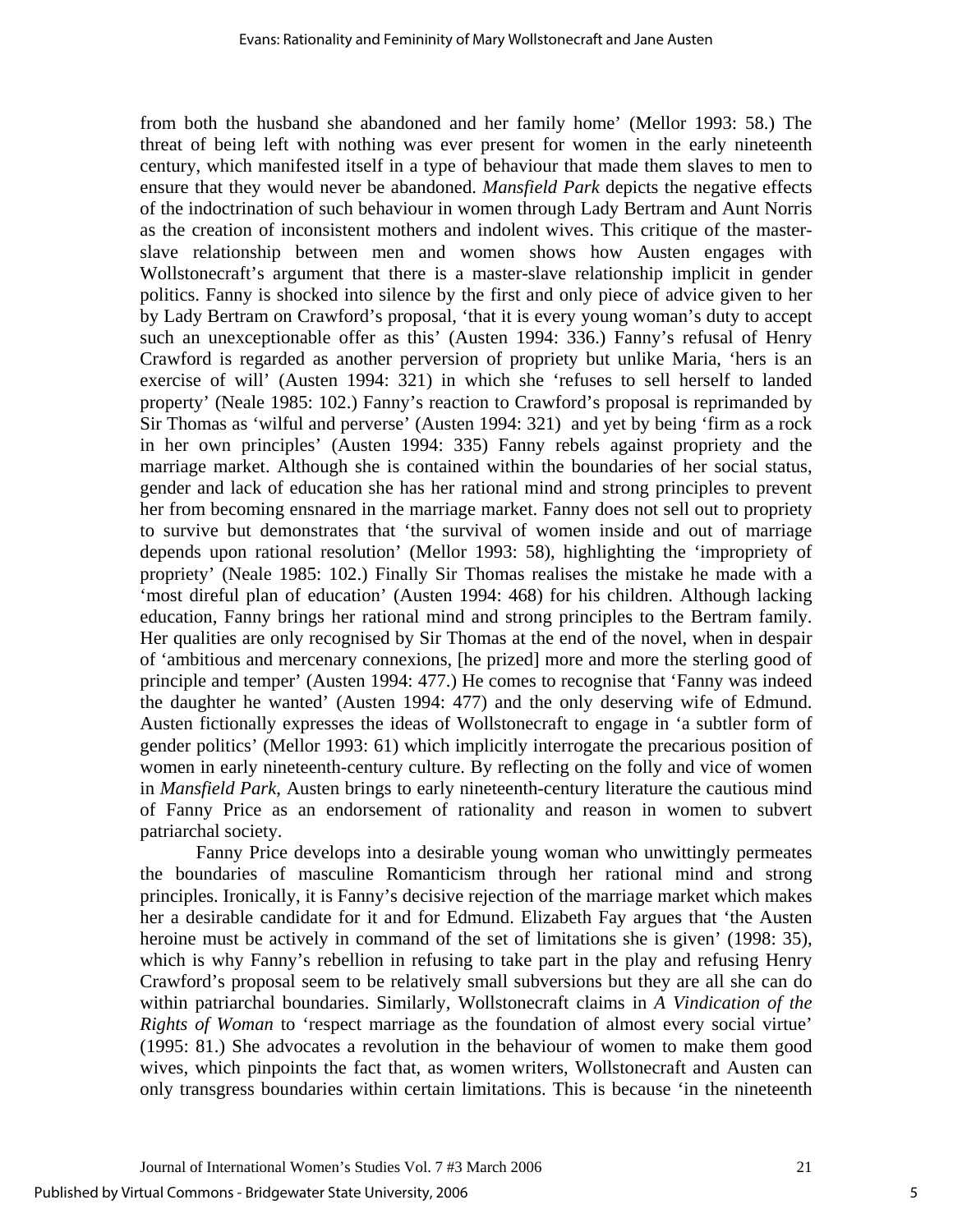century to become a professional writer was to enter a territory implicitly defined as masculine' (Michie 1993: 2.) Therefore, when Wollstonecraft breached the divide between the public sphere of men and the private domain of women with the publication of *A Vindication of the Rights of Woman* it left her vulnerable to the misinterpretation of her person. Under this threat there was a decline in the willingness of many women writers 'to speak out publicly, except through literary works that obscured their real political intent' (Fay 1998: 59.) This meant that the way in which women writers such as Austen 'chose to mask, justify or apologise for those transgressions color our reception of their writing, and have influenced us to perceive their politics as essentially conservative' (Mellor 1993: 61.) Far from being conservative, many female writers were dealing with the restrictions imposed upon them by patriarchal society. The form of social critique which Austen adopted was seen 'as another version of Romanticism that many women writers chose to employ as a way of taking part in the Romantic Movement' (Fay 1998: 9) without compromising their character in the public sphere.

Women's writing was accepted into early nineteenth-century patriarchal society as the manifestation of a woman's view of life, a feminine Romanticism. The intention of women's writing was not to offer a woman's view of life but to bring to nineteenthcentury literature a social critique. In the writing of Wollstonecraft and Austen this included the interrogation of patriarchal structures which bound literature to a gendered Romanticism. On refusing to support the notion of gendered writing, the rational rather than masculine discourse of Wollstonecraft in *A Vindication of the Rights of Woman* was an appropriation of a space for women to exist as literary writing subjects within masculine Romanticism. This posited the foundations of gendered Romanticism as constructions which could be subverted by women writing in rational discourse. Women's writing may have been received by masculine Romanticism as merely a woman's view of life, but literary works such as *Mansfield Park* engaged in the gender politics of the early nineteenth-century which questioned the way gendered Romanticism was collapsed into the sex of the author.

Mellor's use of a gender continuum in order to begin understanding the difference gender made to nineteenth-century literary culture is still polarised by masculine at one end and feminine at the other. This highlights how in current British society and culture the representation of women is still essentially defined through masculine discourse, which women such as Austen and Wollstonecraft began struggling against in the nineteenth century. Contemporary feminist thought proposes that 'the only way to position oneself outside of that discourse is to displace oneself within it' (De Lauretis 1984: 7), which women writers of the early nineteenth century sought to do through fiction. The works of Wollstonecraft and Austen manifest this struggle and they became precursors to early feminist thought, calling for the equality of women through education. They propounded women as rational beings through an interrogation of the patriarchal gender politics which subordinated them. Therefore, women's writing brought to nineteenth-century literary culture the question of how women were represented through writing and an awareness of the impact society had on how they wrote. Under the patriarchal rule of nineteenth-century culture this was located within the incessant struggle which has faced generations of feminists since; to be 'at once excluded from discourse and imprisoned within it' (De Lauretis 1984: 7.)